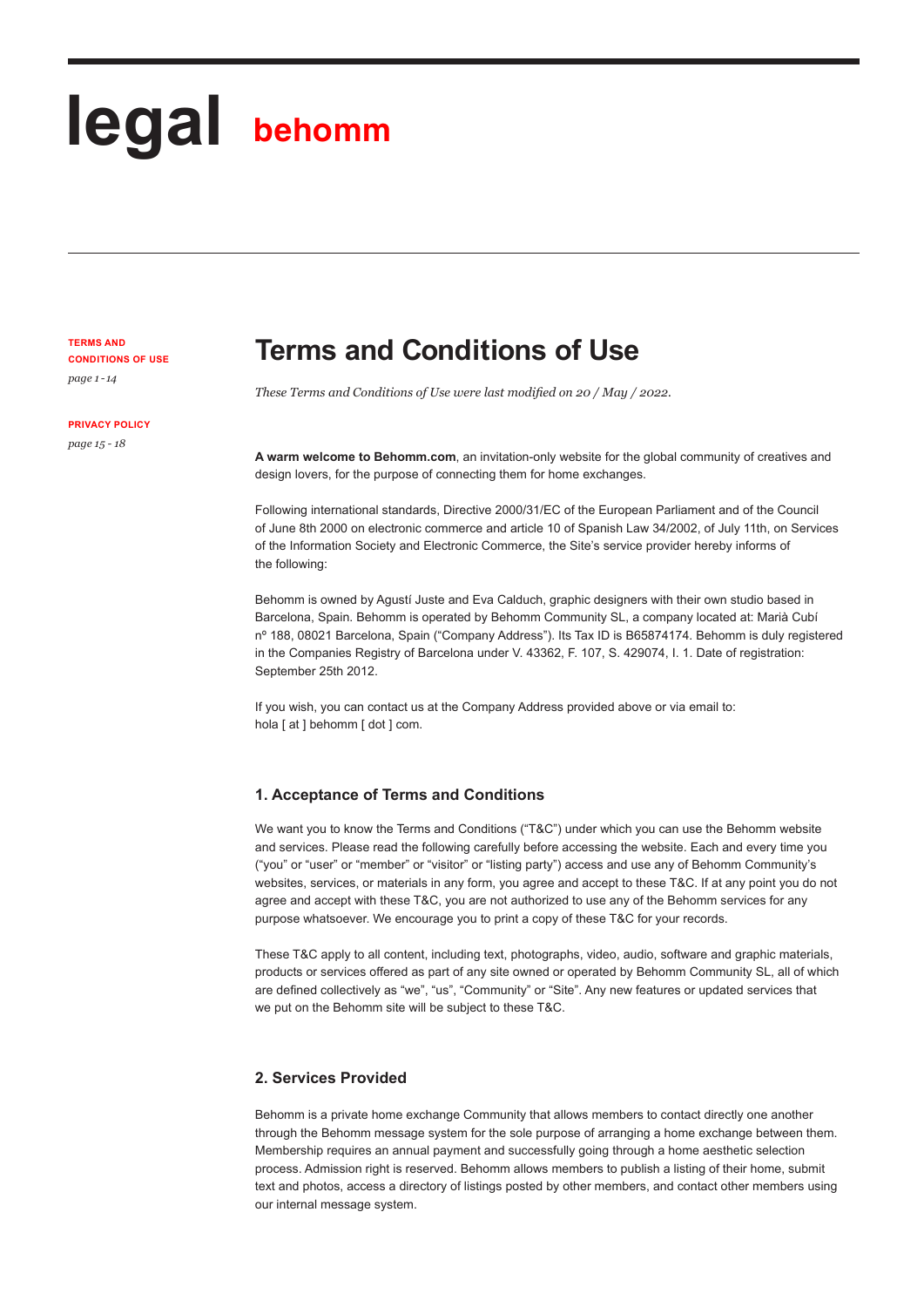TERMS AND CONDITIONS OF USE

In agreeing to these T&C, you accept that we at Behomm are not involved in the direct communication or actual face-to-face contact between members and we are not involved in the members' agreements between themselves. As a result, we have no control over either the conduct of our members or the truth or accuracy of the information that members post on our Site. You are solely responsible for your interactions with other members of our Community.

Behomm offers published listings on this based on the information provided by the listing parties. In agreeing to these T&C, you accept that Behomm does not verify this information and does not guarantee an exchange of any kind. Behomm assumes no liability regarding the accuracy, content, or availability of information accessed or linked to through this Site, including information provided by members.

We may, at our discretion and with no liability regarding you, with or without prior notice and at any time, add, remove, modify or discontinue, temporarily or permanently, any portion of our services.

You also accept and agree that the Behomm services may include marketing messages and that these messages are necessary for Behomm to provide the Behomm services, and that the Behomm services may include certain communications from Behomm as, for example, service and administrative announcements, news messages or our newsletter.

## **3. User Code of Conduct & Obligations**

As a user of this Site, you acknowledge and agree:

- That you are of legal age according your personal applicable law and, in any case, of legal age in your jurisdiction to access, register and use our Site and that you accept these T&C, which you have read and understood. These T&C shall apply you even in case you refuse to read them.
- That your home exchange with another member is a non-commercial transaction; that it is neither considered rental of property nor a loan toward future earnings; that it implies no monetary exchange, no deposits of any kind, nor any profit at the time of the exchange or in the future. In arranging a home exchange, you accept that you have been invited to stay in the other member's home as a guest, free of charge, for the specific period stated and that you will reciprocate regarding your home.
- That you will not offer your property for rental to other members at any time, neither ask to rent, directly or indirectly. You will not ask other members for a deposit before an exchange. You will not accept payments for any exchange of your home nor will you offer other members to pay for their stay. Behomm is strictly for money-free home exchange.
- That you will respect the intellectual property rights, image rights and any other exclusive rights of Behomm, the Site and its contents, as well as those that correspond to third parties.
- That you will not reproduce, copy, transform, modify, distribute, publicly communicate or make available to the public the Site (or any of its contents, or its transformations) or any information (text, data, images, or any other content) provided by Behomm in any kind, by any means or modality of exploitation.
- That you will use the Site for the purposes for which it is intended, following these Terms and Conditions and, therefore, that you shall refrain from any use of the Site and/or its contents that is contrary to the law, public order, moral or generally accepted good practices and/or these Terms and Conditions.
- That any information (text, data, images, or any other content) you upload to the Site is accurate, exact, current and updated; that you own it or have obtained from its owners a license that allows you to use such information in the Site and to fulfill its T&C.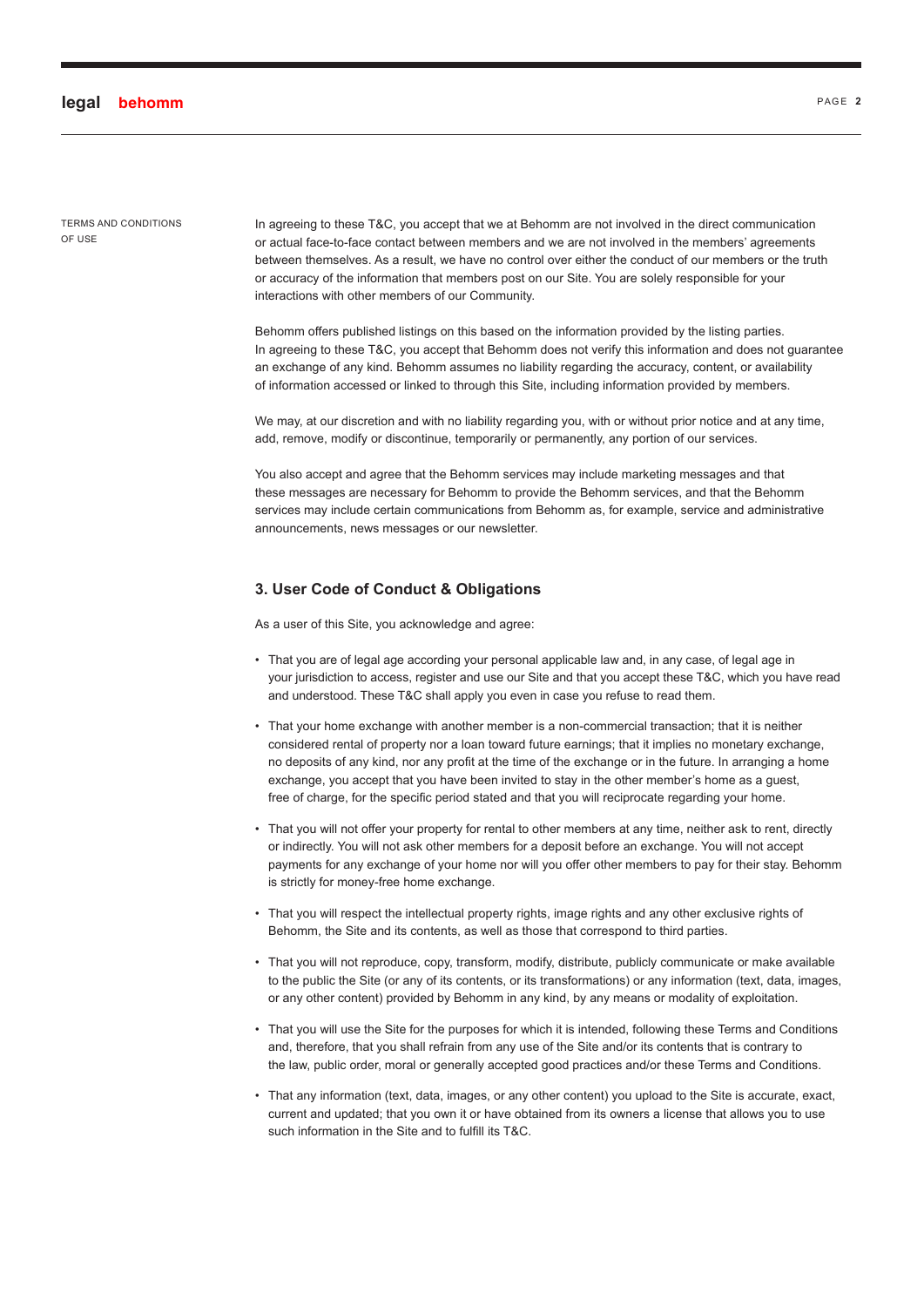TERMS AND CONDITIONS OF USE

- That you are responsible of any content that you upload to the Site and, therefore, you declare that the content that you publish does not infringe any third party's right, the law, the moral nor the present T&C. In particular, you undertake not to publish contents that violate copyright, intellectual property rights, privacy and/or personal or image rights of third parties. It is strictly forbidden to remove, modify or conceal any copyright, trademark or other property rights mark/protection that any third party has incorporated in any content as a claim or indication of ownership.
- That you will never supply fake ID documentation nor misleading personal information when registering or during any period of your membership. While registering, nicknames, strange characters or abbreviations are not allowed. Personal information must be correct, complete, current and authentic and correspond to a physical, living person; it shall comply with our Privacy Policy and you undertake to keep it updated. You will not apply or register as a company, organization or any other legal entity.
- That your membership for the service is for your sole, individual and personal use. You will not transfer your account to any other person or entity nor allow others to access your membership for their use.
- That in your interactions within the Site and with members elsewhere you will always be polite, respectful and treat Behomm members and the Behomm team with kindness and empathy.
- That your listing/s are self-managed.
- That your listing/s will be made following these T&C.
- That you will accurately describe your home and exchange offer; that any interior or exterior photos submitted to the Site must be of the property offered for exchange, unless specifically indicated. Omissions of relevant descriptions (such as lack of any relevant space, the fact that there are common spaces shared with other people -like neighbors-, accessibility difficulties -like stairs-, or any other particular circumstance) may be considered the same as an inaccurate description. Any such relevant circumstances are to be included and mentioned in: (a) your listing/s notes; (b) your first contacts with any member; and (c) the agreement form.
- That you must post and maintain at least five (5) photos of your home in your listing as well as in your second home listing if you have it, conforming to the following standards: (a) high resolution and well-lit (no dark images); (b) wide/open shots that depict your home's spaces and not just details; (c) at least five (5) photos must be of your home's interior (living room, dining room, master bedroom, kitchen and bathroom); (d) with no company logos nor added text on the photos (nor handwritten text or typography) except for copyright or authorship mentions, which are allowed; and (e) pictures not illustrations.
- That you will only submit information for one (1) property on each listing.
- That you will not submit inaccurate profile information and/or fraudulent information and that Behomm reserves the right to delete this information and/or block and/or delete your account without advanced notice or refund of membership fees.
- That you will not include specific details (for example email addresses, phone/Skype numbers, websites, surnames or commercial names, social media profiles, home names, etc.) in your listing/s that would enable anyone to identify or contact you outside of the Site, at your workplace or residence.
- That you will negotiate terms and conditions about the home exchange through the Behomm message system and you will not include personal information that would enable anyone to identify or contact you outside of the Site, at your workplace or residence (for example email addresses, phone/Skype numbers, websites, surnames or commercial names, social media profiles, home names, etc.) to other members until the home exchange has been negotiated, with dates and details agreed, in order to fulfill the agreement form.
- That you are responsible for agreeing on the exact exchange dates and that you cannot impose a particular date of arrival or departure that does not suit the member with whom you exchange; for both, simultaneous and non-simultaneous exchanges. In any case, dates for the home exchange shall be settled by mutual agreement.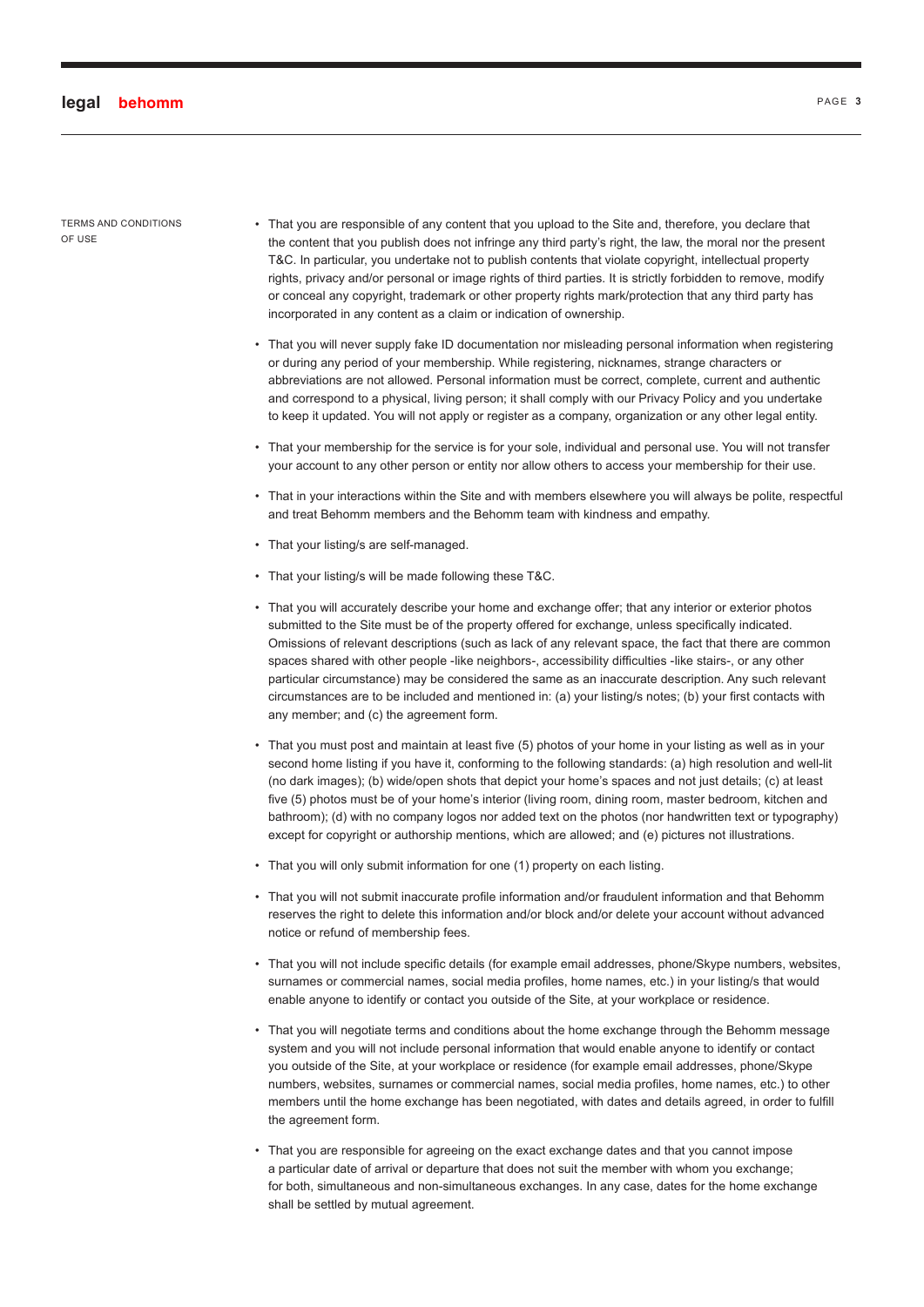- That you are responsible for all exchange agreements with other members reached through the use of this Site.
- That you will inform your exchange partner, before closing the home exchange agreement, of all the people who will accompany you in your exchange (including minors and pets), even those who will not stay overnight in the exchanged home. All visits need to be specifically accepted by your exchange partner.
- That canceling or changing the conditions of an exchange after it has been agreed with another member is a very serious matter and will only happen under the most compelling of circumstances (examples of such are serious illness or death of a family member). That if, for reasons beyond your control, you are obliged to cancel an exchange, you will notify your exchange partner immediately providing proof for your cancelation and you will make every effort and work hard to find a similar accommodation for your exchange partner (charge free). If no alternative accommodation is found from your side, you will be solely and exclusively responsible for the economic costs assumed by your exchange partner arising from the cancelation (for example, paying for the hotel or rent of a similar accommodation). In case you, as the breaching party, don't comply, Behomm reserves the right to take appropriate actions in the Site against you. Behomm will in no case be responsible for the cancelation or change of conditions of any exchange and their consequences.
- That you are responsible for investigating and adhering to all local regulations including, but not limited to, permits, licenses, occupancy taxes, insurances and safety compliance.
- That it is your responsibility for taking all appropriate health, safety and hygiene measures to protect yourself and any exchange partners from the spread or potential spread of infectious diseases or conditions, or any other unhealthy, unsafe, or unsanitary conditions. Please review guidance from applicable health authorities, such as the World Health Organization and the Centers for Disease Control. Behomm cannot and does not guarantee or take any responsibility or liability for: (a) a user's failure to provide safe, healthy, and sanitary services or accommodations for the services; (b) unsafe, unhealthy, or unsanitary conditions, even if an exchange partner has followed guidance from the World Health Organization and the Centers for Disease Control; or (c) any spread or potential spread of infectious diseases or conditions, or any other unhealthy, unsafe, or unsanitary conditions resulting from use of the services in any manner.
- That your home is clean, tidy and in good condition for your exchange partner and in the same or better condition than the pictures shown in your listing/s.
- That in case that your home contains some product or animal that you know that produces allergy (or it is susceptible to produce it) you shall warn your exchange partner in your first messages with her/him. On the other hand, if you are allergic to something potentially dangerous for your health you will inform your exchange partner in your first messages with her/him.
- That you shall also inform your exchange partner before closing the exchange about special needs (such as use of wheelchair or any other difficulty or lack of mobility).
- That your property and its contents are appropriately insured during your exchange partner's stay.
- That it is your responsibility to verify the home and car insurance coverage, whether provided by you, by the exchange partner, or independently, including all assets implied in your exchange.
- That you are responsible for leaving your home exchange partner's property (its contents and any other items included in your exchange) clean, tidy well maintained and in the same condition it was when you arrived.
- That you are responsible for the supervision of all the people and pets coming with you during the home exchange, specially minors.
- That you will take care of your home exchange partner's property (its contents and any other items included in your exchange) and assume all responsibility for any damage that you, the people in your party or any person that you invite during your stay (including pets) may cause to the exchanged home (its contents and any other items included in your exchange) during your stay. If any such event occurs, you will notify your exchange partner immediately and will take all necessary steps to repair/replace/ reimburse the damage.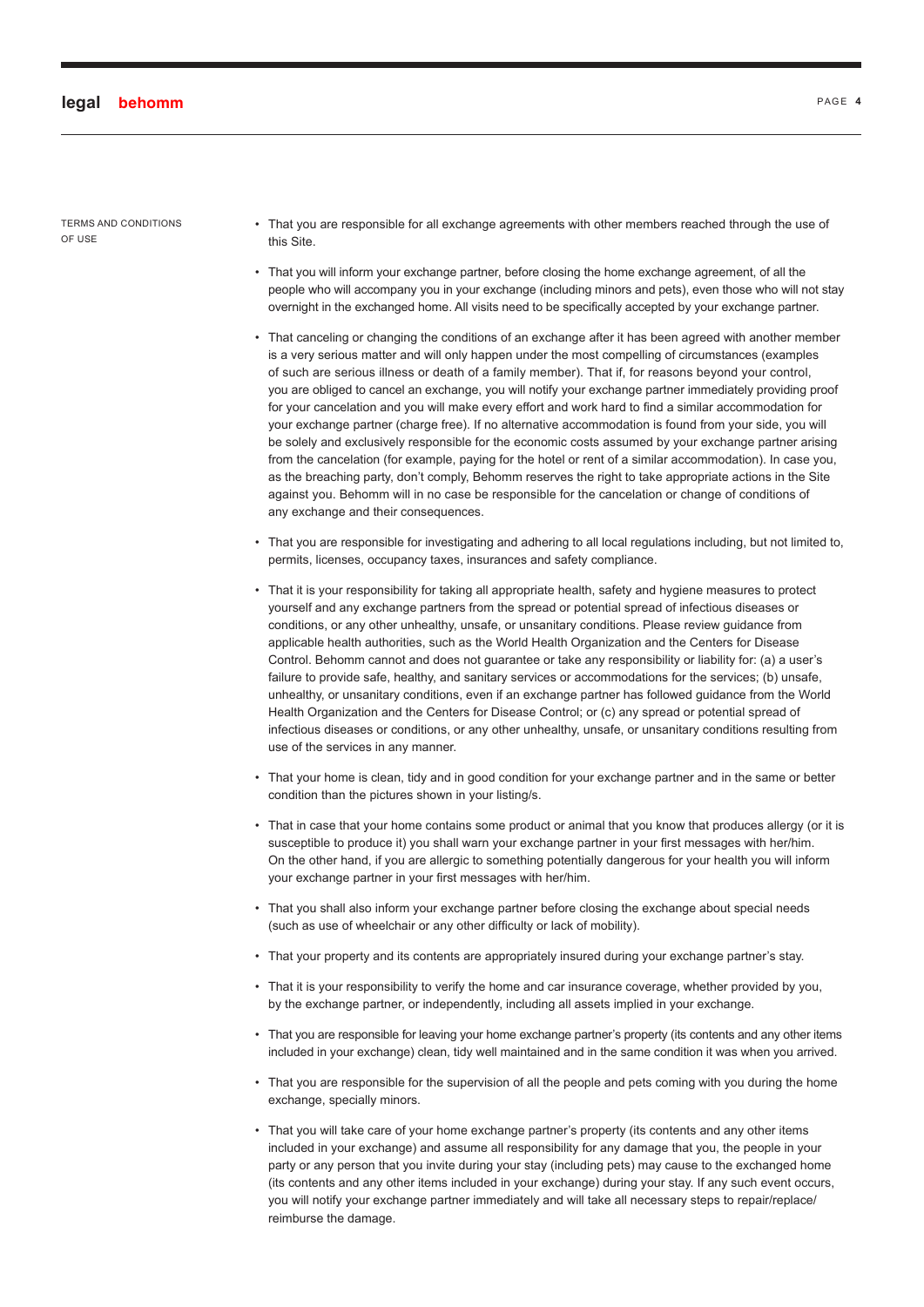- That you will use your home exchange partner's home (and any other items included in your exchange) for the sole purpose of enjoying a free private stay in the terms of your private agreement with your exchange partner.
- That you will not use your home exchange partner's property for unauthorized uses such as photo shootings; film or advertising locations; grant of interviews or similar; or any other profit or illegal purposes.
- That you will not take advantage of the stay at your home exchange partner's property to publicly disseminate the privacy of the spaces that belong to your exchange partner, nor any private information or details of her/his home, family and belongings. In particular, that you will not upload any photo nor information of the home you're staying at (neither interior nor exterior) to any social media, blog, any other internet space, site or printed support unless you have an express written permission from your exchange partner.
- That you understand that Behomm is exclusively for home exchange and you will not contact members suggesting business or partnership offers (for example renting, photo shootings, interviews, articles, film or advertising locations or any other business offer). Direct or indirect "Spam" or any other unsolicited mass emailing techniques are prohibited as well.
- That you will not send any advertising to other members, including but not limited to any commercial message, tagline, email wrapper or logo meant to sell or promote products, services, or memberships; nor any announcements, requests, petitions for signatures, invitations, or solicitations promoting political, philosophical, religious, affinity or charity interests.
- That you will not use the Site for any commercial or business purpose.
- That you allow Behomm to check communications between members through the Site to control fulfillment of these T&C.
- That you will not include within the text or images you post to the Site any kind of logo, visual advertisement, website link or text advertisement; nor post anything that attempts to sell or promote products, services, or memberships; nor make announcements, requests, petitions for signatures, or solicitations for political, philosophical, religious, affinity, charity or non profit interests.
- That you will not use any device, software, or routine, or upload or transmit any files, to Behomm including but not limited to any viruses, corrupted files, Trojan horses, harmful code, worms, flood pings, time bombs, cancel bots, denial-of-service attacks, packet or IP spoofing, forged routing or any other similar software or programs that may harm the operation of another's computer or the Site, or gain otherwise unauthorized access to the computer or Site or intended to damage or interfere with the proper working of the Site or to surreptitiously intercept or expropriate any system data or personal information from the Site.
- That you will respect the format and visual design/structure of the Site and not attempt to override Behomm's display specifications when uploading your content or images.
- That you will not post nor send any content or engage in any conduct that subjects Behomm to any threat of legal actions or penalties.
- That you assume all liability for any use you make of any information, contents and/or materials you find in this Site.
- That you accept that Behomm assumes no liability regarding the accuracy of the information contained in any of the pages published in this Site. Likewise, that Behomm provides no warrants regarding the homes you exchange through this Site.
- That you will not sell, ask for, pass-on or refer any exchange offers from members to any other person (whether registered with Behomm or otherwise).
- That if you own more than one (1) property, you understand that all of them must be accepted and listed on Behomm in order to be offered for exchange.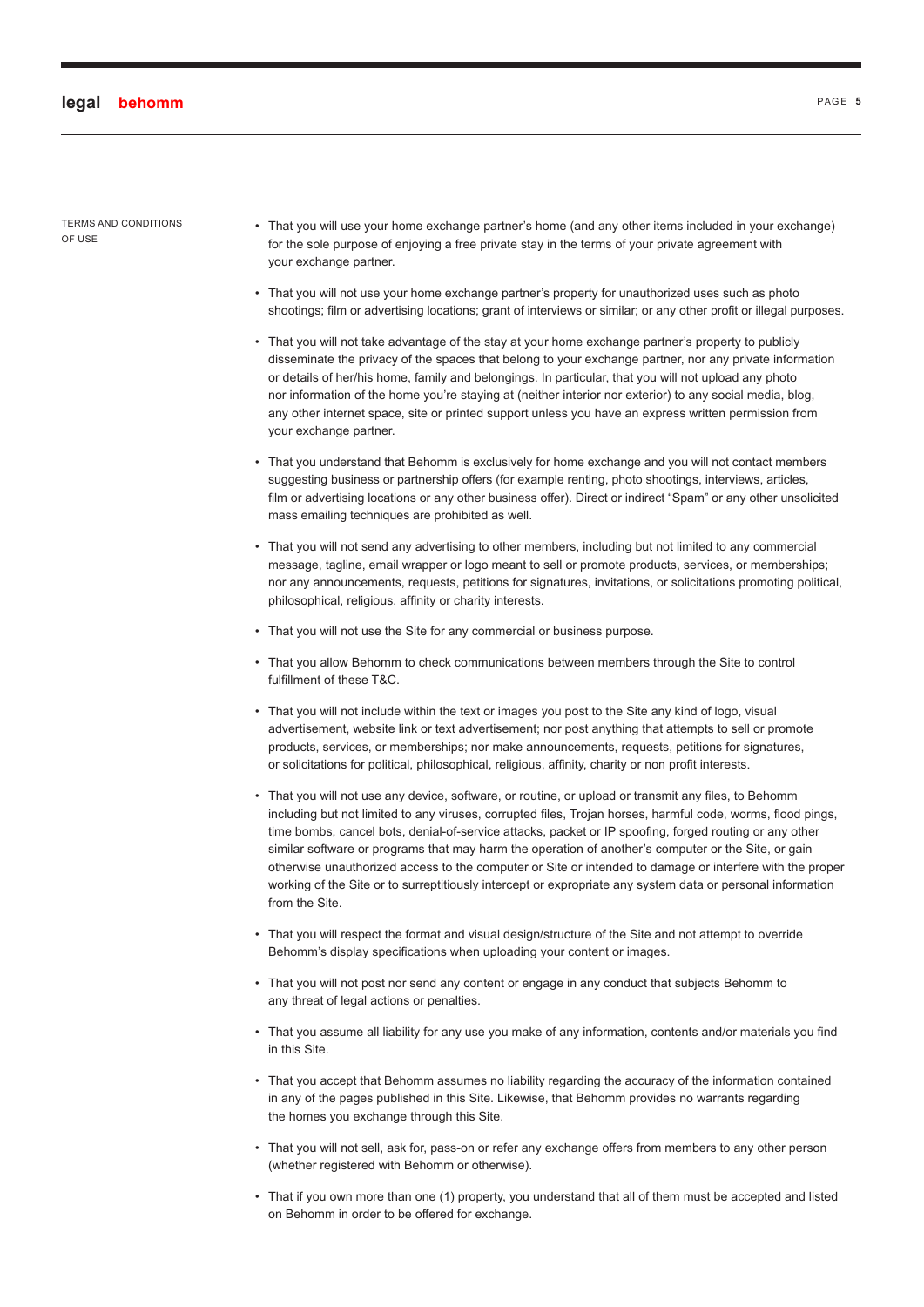- That you will not search for home exchanges or offer your home for exchange using the Behomm name, logo, or trademark out of the boundaries of the Site (such as in social media or any other place).
- That you will not redirect to or encourage any member to join other services similar to Behomm, including home exchange sites, rental sites for vacations, locations or photo shootings sites.
- That you acknowledge that we do not permit Behomm being used by employees or managers of similar services, trying or not to recruit members to their service, including rental sites for vacations, locations, or photo shootings.
- That you accept to pay the membership fee in advance, before the acceptance of your application, as well as the automatic renewal of the yearly fee unless you cancel your membership status as stated below.
- That you accept Behomm's decisions about any matter, included or not in the present T&C.
- That you will at all times respect all applicable laws.

#### PERSONS UNDER THE LEGAL AGE

Behomm does not knowingly collect or solicit personal information from anyone under the legal age or knowingly allow such persons to register. Members are asked to post the age of their children (if applicable) when registering, just to allow them to find suitable matches with other member that have a similar family structure: you are responsible for any personal information on any of your family members that you disclose or include in your listing/s or the Site. For further information, please see our [Privacy Policy.](#page-14-0)

#### **4. Member Account and Password**

Upon registration, your email address will become your login identifier and you will choose a password. Your password should be maintained confidentially and should not be shared with anyone nor distributed nor disclosed to third parties. You agree to notify Behomm immediately if there is unauthorized access or use of your account. It is your responsibility to notify Behomm if you need us to change or discontinue your password. It is also your responsibility to request such discontinuation immediately upon your knowledge or belief that such password is or may be subject to a breach of confidentiality. Behomm will proceed, as soon as practicable, to fulfill your request. Behomm reserves the right, in its own discretion and with or without notice, to discontinue any password, should we suspect any kind of fraud or misuse.

By obtaining a password, you authorize Behomm to honor instructions from any person using that password as if you had given the instructions. All actions taken by use of your password will be your exclusive responsibility. You may change your password at any time by visiting your account page.

#### **5. Membership**

Behomm membership of any sort is only available to users complying with the following requirements: (a) individuals are of legal age according their personal law; (b) who have been personally invited to join or consider joining the Site and apply for and receive a personal invitation from a Behomm member or the Behomm founders; (c) who are owners or renters of a property that can be legally exchanged and that fulfills Behomm's listing requirements; (d) who expressly accept Behomm T&C and Privacy Policy; and (e) who are finally selected and expressly accepted by Behomm: admission right is reserved and Behomm reserves the right to refuse service to anyone for any reason whatsoever.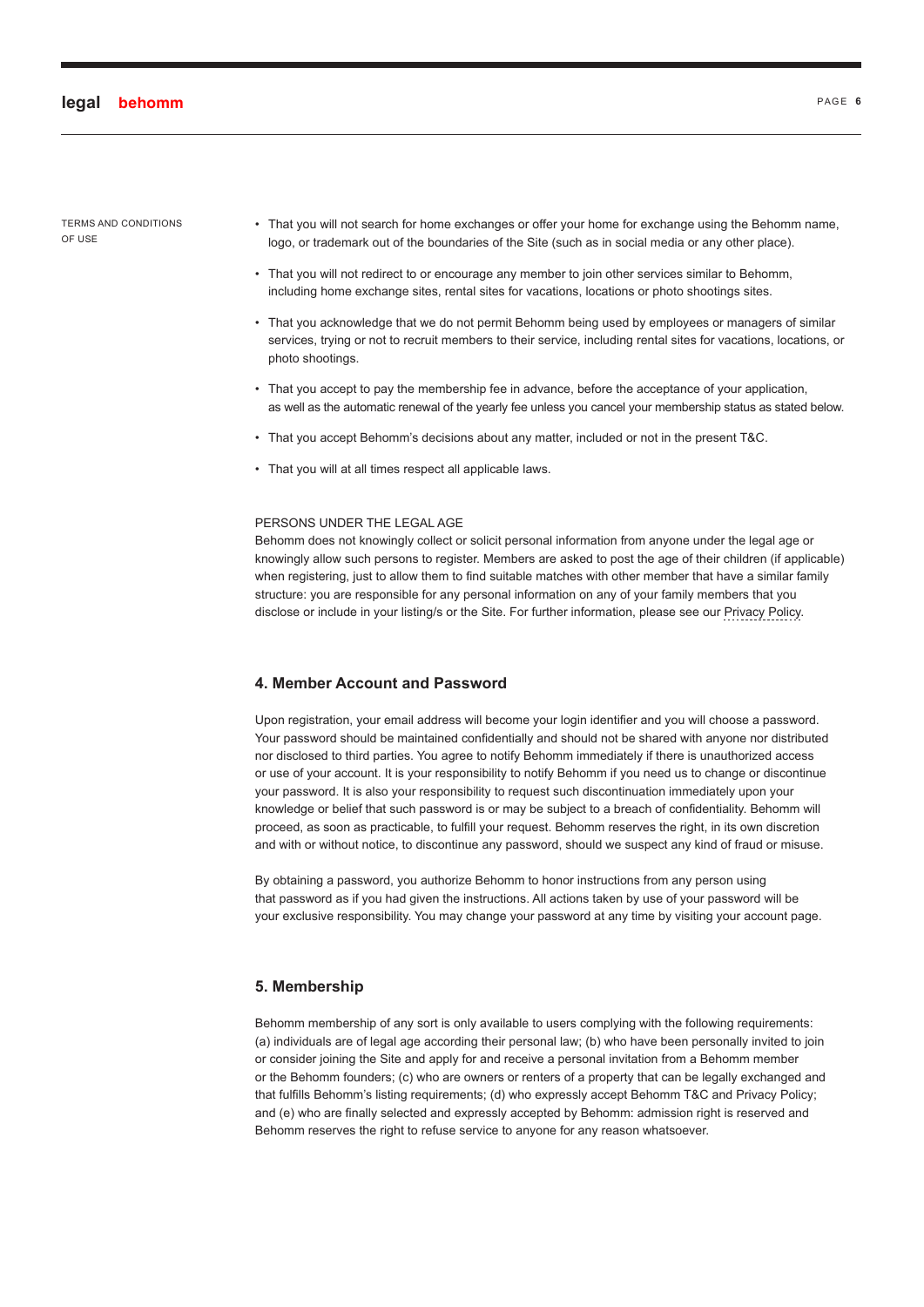TERMS AND CONDITIONS OF USE

Behomm is committed to the highest safety standards, which is why we use an invitation-only registration model that is intended to guard against anonymous registrations. Each invitation includes a private code that the holder (also referred as "visitor") may use to log into a view-only version of the Behomm site. You understand that visitors are not given access to certain functions of the Site (such as the ones that allow them to contact members or other visitors).

#### APPLYING FOR AN INVITATION

Behomm members may email a limited count of invitations to friends so that they may investigate joining Behomm. Users with no friends inside Behomm have the possibility to apply for an invitation through the online form available at our Site. Availability of founders' invitations and keeping up with Behomm's home aesthetic criteria will determine getting or not such invitation.

#### SENDING AN INVITATION

As a Behomm member you can send invitations through your account to your friends to join the Community. Sending an invitation does not imply that your friend is automatically registered in our Site. So, when you send any of your friends an invitation to join Behomm, you agree that you will be fully responsible for any conflict or complaint that arises related to the invitation from Behomm, relieving Behomm of any and all responsibility related to the invitation.

Whether due to technical or business-based decisions, and in order to provide the adequate service, we reserve the right to block the use of invitations by users at any time and for as long we consider necessary.

#### SELECTION & MEMBERSHIP ACCEPTANCE

Once the invitation is received via email, users can enter as visitors the private area of our Site, view homes and decide whether or not to start the process of becoming a member. During the registration, applicants are expected to upload all required materials and relevant information, as well as to complete payment of the selected membership type to be considered for their acceptance as Behomm members. Upon completing these steps, Behomm will carry out the selection process, which can include Behomm asking for more information and details to applicants, if necessary. The selection process mainly checks the applicant's fulfillment of the conditions to become a member as well as that the property she/he offers keeps up with Behomm's aesthetic outlook and complies with our listing requirements. If the application meets the Behomm standards, the applicant will be notified via email of her/his acceptance as a Behomm member and will be able to use the Site immediately. If not, Behomm will notify them so and will make immediate return of any amounts received from applicants.

#### MEMBERSHIP TYPES, BENEFITS AND PRICES

Behomm offers the following membership type and you agree to be bound by the stated rules and limitations of each particular membership you achieve, now and in the future:

• *1 Year Membership:* valid for a period of one (1) year, twelve (12) calendar months, from the day that a membership fee is collected by Behomm. Annual members can send up to twenty (20) exchange emails/offers per day (every 24 hours) and have the possibility of registering a second home for free. As all new homes, this second home will also go through the Behomm aesthetic selection process. Behomm reserves the right to not accept second homes. After your 1 Year Membership, your membership will continue and automatically renew for a further period of twelve (12) calendar months at the same annual membership fee unless you cancel your automatic renewal through your account at any time before the end of your 1 Year Membership or before the end of the consecutive years.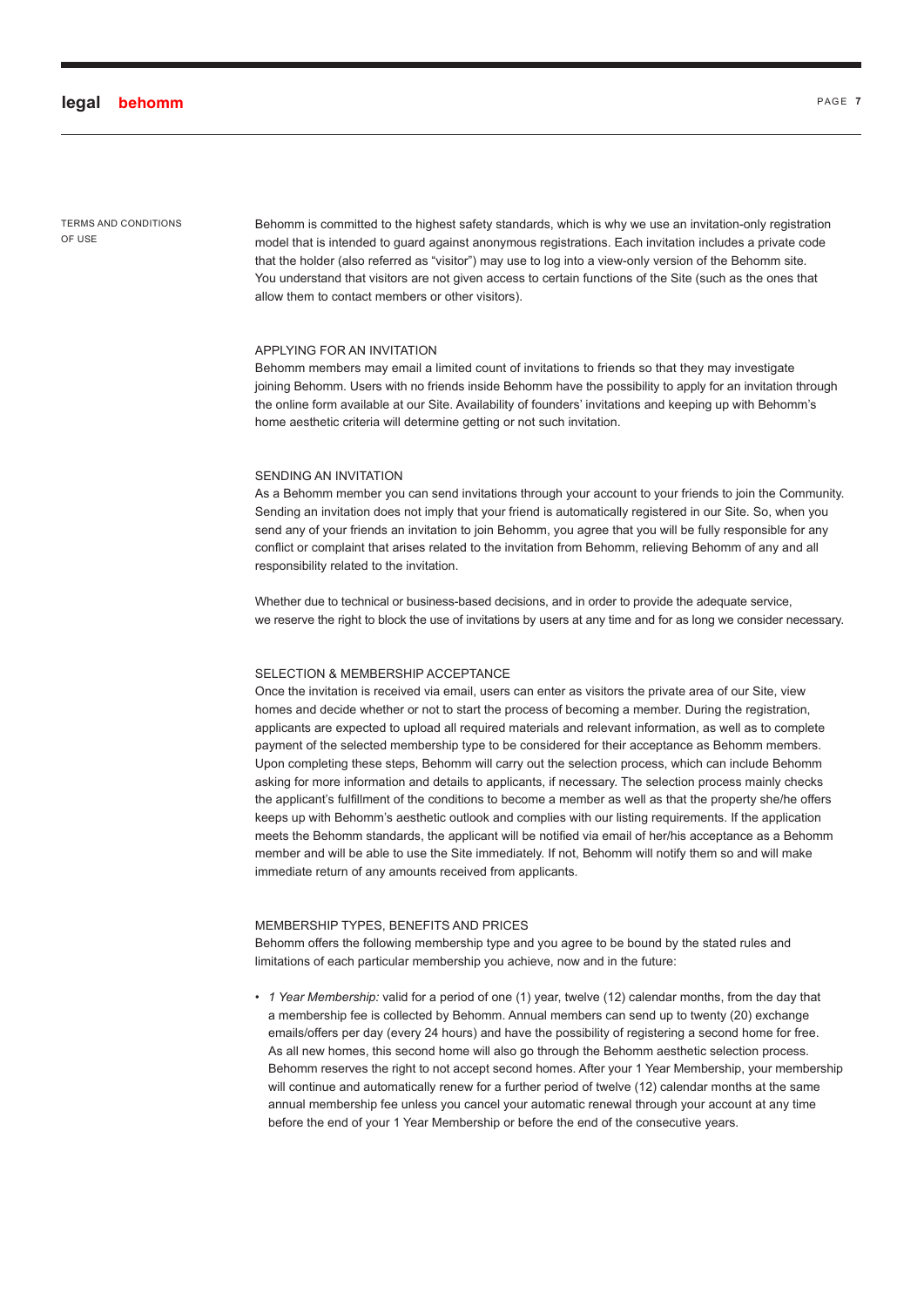TERMS AND CONDITIONS OF USE

All prices in our Site are final and include VAT at a rate of 21% (or, otherwise, the one which must apply, at any time) only for EU residents. For non EU residents, taxes will apply accordingly.

You can check the due date of your next membership fee payment and/or your renewal date at any time by going to "My Account" and then "My Membership". Please note renewals are automatic and please remember that you can cancel your automatic renewal at any time by going to "My Account".

We reserve the right to change membership fees at any time; these changes will be notified via email at least fifteen (15) days before they come into effect. We reserve the right to have special pricing plans for members who registered at the beginning of our launch.

There will be no refunds or credits for partial months of service, annual payments, or refunds for months unused. No exceptions will be made.

Any other kind of membership, like the 1 Year Trial Membership or Free 1 Year Trial or Free For Life (all three currently not available), shall be managed according the membership conditions explained in the T&C valid on the joining date.

#### FIRST ANNUAL PAYMENT GUARANTEE

If a member does not arrange a home exchange during their first annual paid membership period, Behomm offers to give that member the following extra time: twelve (12) extra months of membership for free. This offer only applies if the following conditions are met:

- The member has not done the Free 1 Year Trial.
- The member has added and maintains at least five (5) photos of their home in their listing complying with these rules: (a) high resolution and well-lit (no dark images); (b) wide/open shots that depict their home's spaces and not just details; (c) at least five (5) photos must be of their home's interior (living room, dining room, master bedroom, kitchen and bathroom); (d) with no company logos nor added text on the photos (nor handwritten text or typography) except for copyright or authorship mentions, which are allowed; and (e) pictures not illustrations.
- The member has proactively contacted at least five (5) other, different members through this Site in an attempt to set up a home exchange, has given them fair and sufficient time to respond, and has made a truly earnest effort to arrange a home exchange.
- The member has directly contacted Behomm before the end of their first payment period to request that the First Annual Payment Guarantee be applied. If the second payment to Behomm has already been made by the member, the First Annual Payment Guarantee is no longer applicable and the second payment is non-refundable.

Please Note: Free 1 Year Trial members are not eligible for a first payment guarantee.

#### MEMBERSHIP CANCELATION

Members have the right to cancel their membership at any time and easily through their accounts. If you cancel your membership, you agree that cancelation implies immediate termination of your relationship with Behomm and that you will not be able to recover your information in the Site (including photos, friends lists, favorites, etc.). A previous backup of such information is your exclusive responsibility.

Once your membership is canceled, you will not be able to log into your account. You accept that refunds will not be provided in any case when you cancel your membership.

Behomm, at its own criteria, holds the right to immediately cancel a membership and/or an account, for any reason, at any time.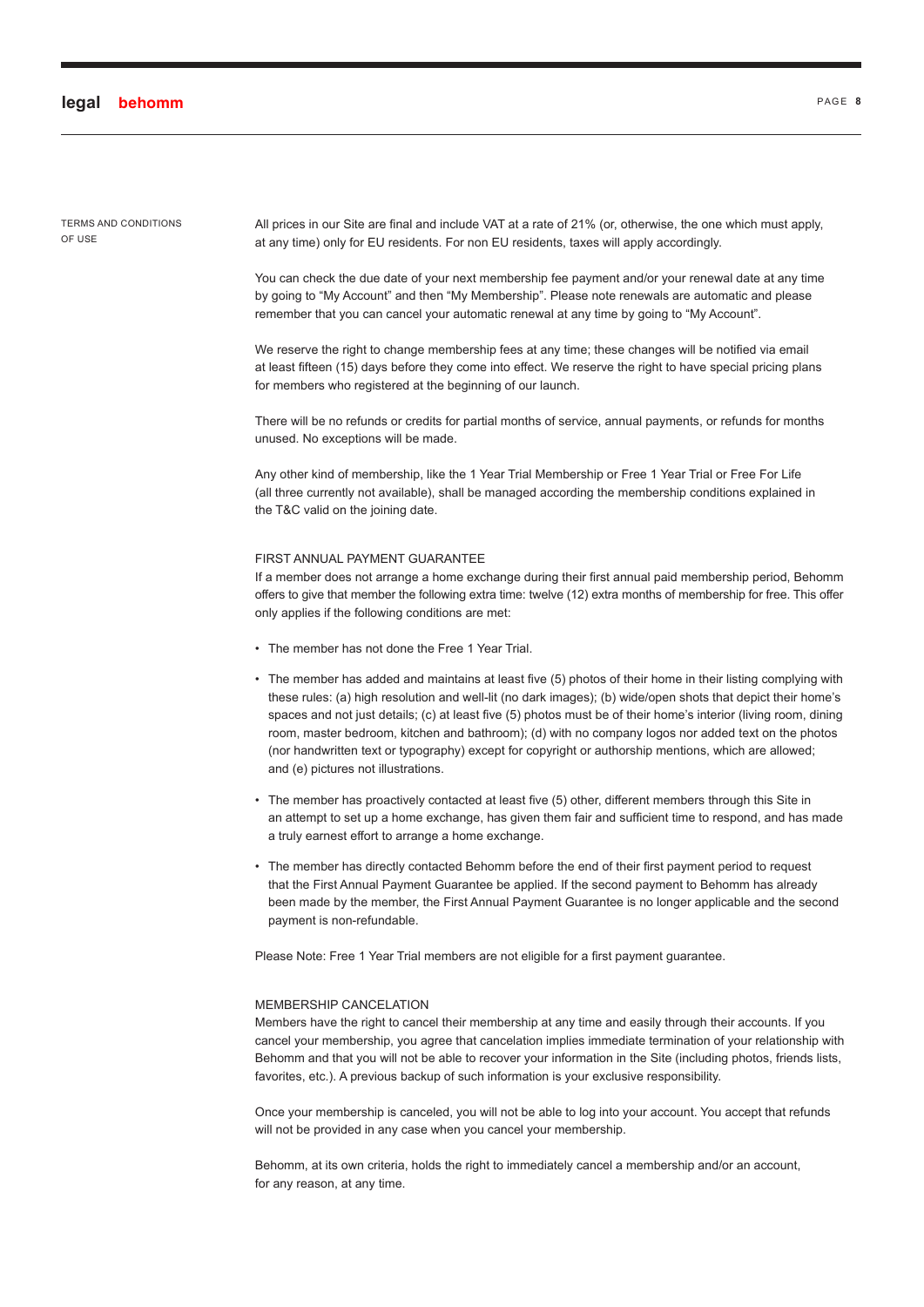#### **6. Payment and Credit Card Transactions**

Payment of the membership fee is made prior to acceptance. If an applicant is not accepted, Behomm will make immediate return of any amounts received during the acceptance process.

Credit card transactions are supported by a qualified third party payment entity. You agree to review the charges and information you supply prior to finalizing any and all transactions. Transactions made through the third party payment entity may reference Behomm on your credit card statement. You will be responsible for all charges, withholdings and taxes incurred through your transactions. If you discover a billing error or have questions about any transaction, please contact us immediately at the Company Address provided at the top of this document or via email to: hola [ at ] behomm [ dot ] com.

#### **7. Withdrawal Right**

Due to the specific nature of the services provided by Behomm, applicants are given a fourteen (14) day-period to exercise their withdrawal right from the day their admittance request and payment is made and provided acceptance to the Behomm Community is pending. In case of withdrawal, Behomm will make immediate return of any amounts received by the applicant. Please note that successfully going through Behomm's selection process and, therefore, becoming a Behomm member implies the loss of your withdrawal right.

In order to exercise your withdrawal right you can either (a) send a communication by any of the channels set forth in our T&C making a clear and unequivocal statement of your decision to withdraw from your application to become a Behomm member; or (b) use our withdrawal form.

# **8. Member Content**

You declare that you are the owner of the content that you publish, or are duly authorized to use this content by the rights holder. Behomm is not responsible for determining the authenticity of the content posted or sent to Behomm by you. You assume full responsibility for any issues of authorized use that may arise in regard to your content and shall be liable to third party claims and requests regarding this issue.

Behomm has a strict rule against including specific details (for example email addresses, phone/Skype numbers, websites, surnames or commercial names, social media profiles, home names, etc.) in your listing/s and messages to other members that would enable anyone to identify or contact you outside of the Site, at your workplace, residence or elsewhere. In this case as well as in cases where contents you upload may infringe Behomm's T&C, you authorize us to reject, delete or edit any such content submitted by you to Behomm in order for your account, messages and listing/s to fully comply with the Site's T&C.

Please note: On occasion, a member may be asked to revise their listing/s to meet the Behomm standards, the member account might be disabled until the listing/s is/are revisited and approved by Behomm and such member is expected to comply rapidly to avoid closure of their member account.

You agree that it is your responsibility to keep a backup copy of any content submitted on your own computer system or backup device.

You maintain all copyright, intellectual property and/or image rights over your content. By uploading or sending your content for publishing on the Site or Behomm related publications you grant Behomm, for the maximum period of time provided by law, a worldwide, exclusive and royalty-free license, to use, reproduce, copy, transmit, distribute and communicate to the public as well as to transform (abbreviate, modify and/or perform derivative works, among others) such content and, in particular, to disseminate the content within the boundaries of the Site and by the tools and means provided by Behomm. Such license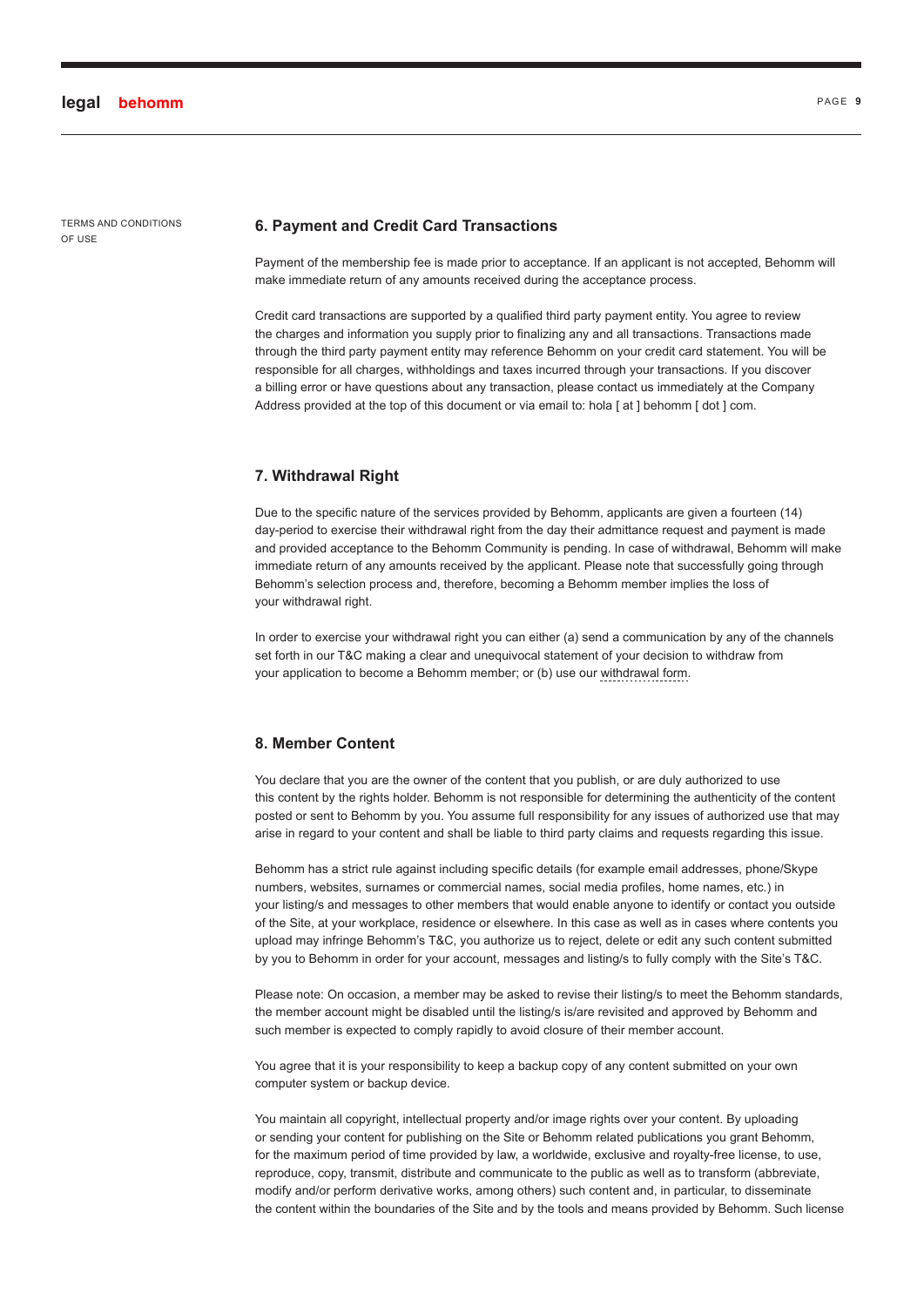will also allow (but entails no obligation for) Behomm to use the content to promote the Site in its newsletter (only sent to members and users with a Behomm invitation; open public cannot subscribe to Behomm newsletters). If you do not want your photos to be included in our newsletter you shall notify us in writing with a clear identification of the photos you expressly prohibit us to use: such prohibition will only affect uses made after the date of reception by Behomm of your notification.

Behomm will never assume ownership of the content you upload.

Behomm will not use the photos you upload for external marketing purposes without your express permission. Your photos will not be published by Behomm in social networks or out of the boundaries of the Site or newsletter and its stated functions without your consent. Should you decide to give Behomm express consent to use your photos and/or text for promotion of Behomm in the media, Behomm is not responsible in any form for the way your content is used or displayed by any third party media entities; and your consent does not guarantee that Behomm will choose to use your photos or information for any particular promotional activity. Behomm is not liable for any non-authorized re-publishing of any/all of your listing/s by a user of the Site, including images, text, and content.

#### **9. Behomm's Intellectual Property**

The Site and all intellectual property rights included in or related to the Site and its content (including but not limited to text, photographs, video, audio, software, graphics or other content) are duly protected by applicable law, including copyright laws, trademarks, service marks, and any other applicable laws, and are owned or licensed by Behomm. All rights, title and interest in the Site and the intellectual property rights remain Behomm's property. All rights are expressly reserved. Besides, certain content may be licensed from third parties and all such third party content and intellectual property rights related to said content belong to the said third parties.

The external landing page of Behomm works, on occasion, as our gallery for artists and designers worldwide; we personally select them and provide a frame to exhibit and project their work.

- You acknowledge that the authors of these works are not necessarily Behomm members and the works exhibited may not be in the homes of our Community members.
- You understand that Behomm is not required to exhibit the works of any of its members nor promote their work in any way and offers this feature in our sole discretion as visual entertainment.

All trademarks used on the Site and/or the products are Behomm's ownership or, if not, they are used with the consent of their respective owners. You shall only make fair use of our trademarks and will not use them in any manner that does or may cause damage to the reputation of Behomm or its trademarks. You will not use any third parties' trademarks unless you are duly authorized by their respective owners. Without the prior written consent of Behomm, you may not reproduce, copy, transform, modify, distribute, make available to the public or communicate to the public or make any use of the contents and information appearing on this Site, the Site's design elements, or of any Site content and materials, including the content of Behomm newsletters.

# **10. Privacy Policy**

Behomm is a Spanish company and complies with the legal requirements set out in the Spanish Personal Data Protection Act under Organic Law 15/1999, of 13th December, concerning personal data protection ("Spanish Personal Data Protection Act") and the Regulation (EU) 2016/679 of 27 / April / 2016 "General Data Protection Regulation". You must agree with the Behomm [Privacy Policy](#page-14-0) in order to use this Site.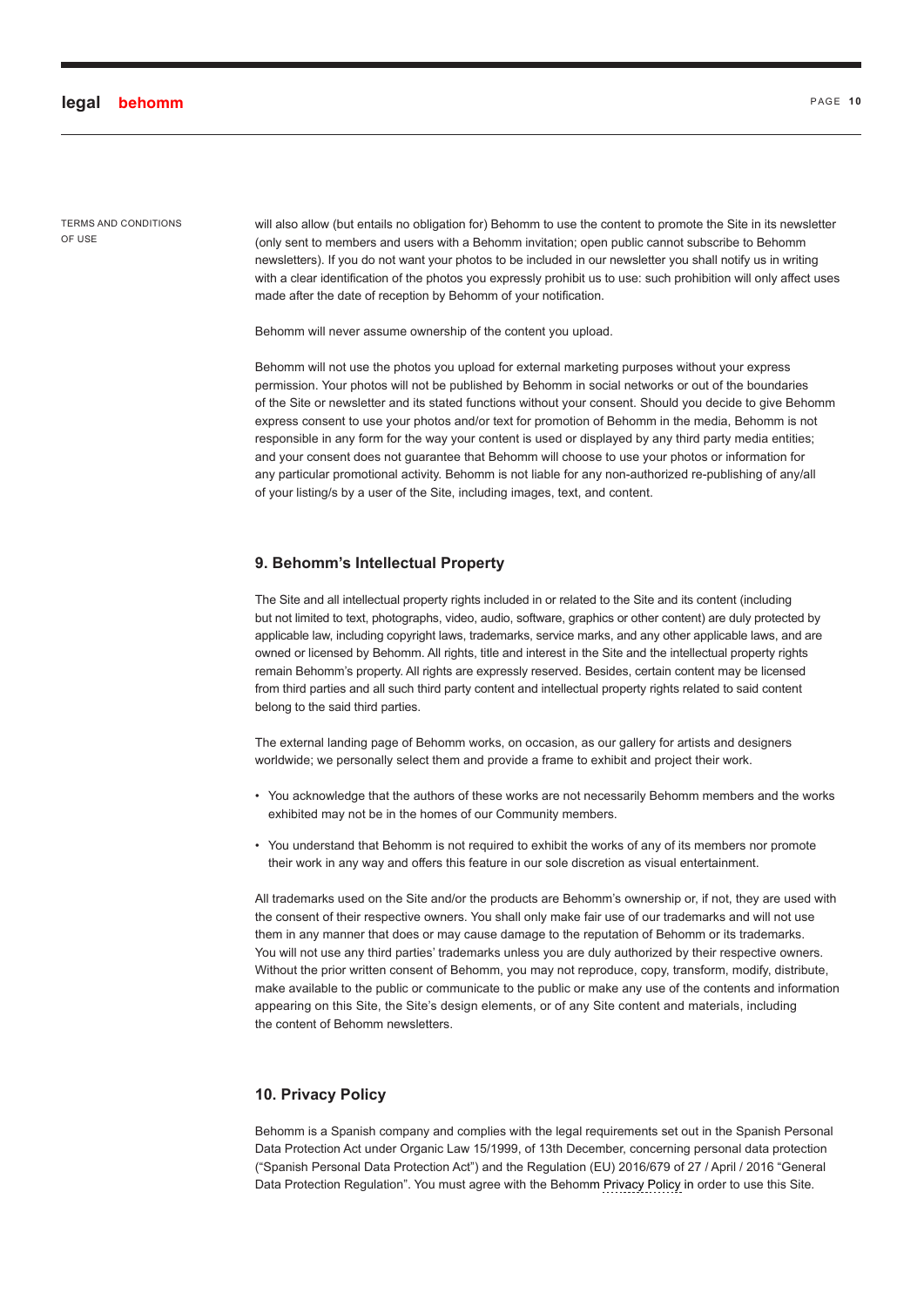TERMS AND CONDITIONS OF USE

#### **11. Hypertext Links**

This Site may contain links to third party sites not under the control or operation of Behomm. When Behomm provides links, we do so only as a convenience, and we do not endorse, and are not responsible for, the contents of any linked sites or any link contained in a linked site.

#### **12. Infringement Notices**

Behomm takes compliance with relevant legislation very seriously.

Therefore, if you find contents, information or anything in our Site that infringes or may infringe any law or right of any kind (and very especially infringements of intellectual property rights, violations of privacy rights and image rights) you are kindly invited to report an infringement notice by emailing us or writing a letter to our Company Address and include in your writ:

- Your personal details (or, if you are the complainant representative, a proof of such representation).
- The location of the illegal content or the infringement found.
- A proof of your rights.
- An explanation about the infringement.

Upon reception of any complaint, Behomm will proceed to investigate and evaluate the alleged infringement. If needed, we may require additional information both to the allegedly infringer and complainant. Upon completion of the investigation, and if Behomm deems the infringement proved, it may withdraw the allegedly infringing content (totally or partially) from the Site. Behomm may also require the infringer to refrain from uploading new content in the future, or even decide to cancel the account of such infringer.

If Behomm considers that there is no infringement, the decision will also be notified to the complainant. The final decision on the withdrawal of contents and cancelation of accounts corresponds solely to Behomm.

# **13. Unauthorized Use**

Behomm expressly prohibits unauthorized use of the Site. Regardless of the forbidden uses previously mentioned, examples of unauthorized uses include, but are not limited to, the following: disclosure of pornography and/or immoral content, libelous or slanderous information, spam, threats of violence and/or statements of violence, harassment, third party non-authorized contents, malicious software, or content that promotes terrorism, xenophobic, racist or sexist conduct through any means.

Therefore, as a user and/or a member, you will be responsible for any damages or losses of any nature that Behomm may suffer (directly or indirectly) because of your incorrect use of the Site or of your breach of these Terms and Conditions or the law.

Failure to comply with these Terms and Conditions will give Behomm the power to block, delete, modify, and/or remove both contents (listings, messages, reviews, photos, or others) and user accounts, in its sole discretion. To control compliance with these Terms and Conditions, we reserve the right, but have no obligation, to monitor and review interactions between you and other members of this Site. In this sense, Behomm may, at any time without prior notice and at its sole discretion, conduct a revision and check of accounts, contents, listings, reviews and messages to control fulfillment of these Terms and Conditions.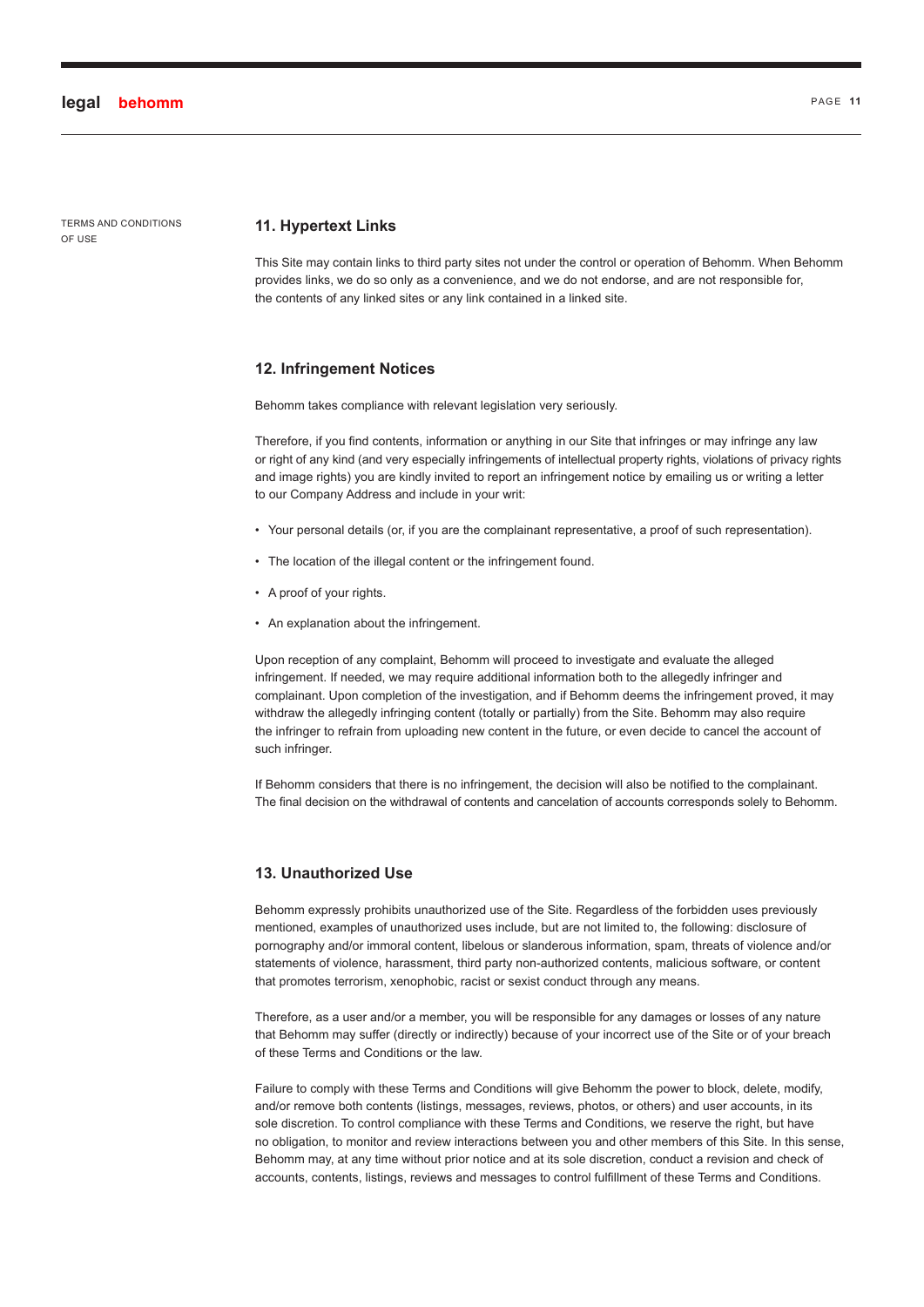In these cases and others applicable to these Terms, you authorize us to reject or edit any content submitted by you to Behomm in order for it to be uploaded to the Site.

Behomm assumes no responsibility for any damages that arise from or are caused by a breach by user or users of these T&C. Any user reported for inappropriate conduct may be expelled from the Site without prior notice and have access limited or even denied on the basis of suspected misconduct of this nature.

# **14. Termination**

Behomm reserves the right to immediately terminate any or all of your rights of use to this Site. with or without advanced notice and with no refund of membership fees, if you breach or fail to adhere to any of the T&C; or if Behomm determines that termination is appropriate to protect its members, employees, business or property or those of its suppliers or partners. Behomm is authorized to terminate any account that has been inactive for a period of one (1) year, without any prior notification. Behomm reserves the right to refuse service to anyone for any reason or no reason whatsoever.

#### **15. Liability and Indemnity**

Behomm reserves the right, at our discretion and with no liability regarding you, with or without prior notice and at any time to add, remove, modify or discontinue, temporarily or permanently, any portion of our services, or interrupt access to the Site, when this measure is necessary for technical, security, control or maintenance reasons.

Behomm does not represent nor warrant that the material contained in the Site, nor any of the functions of the Site, will be available or operate without interruption or delay; or will be error, defect or virus free; or is or will be compatible with any other software, system or material. Accessing the Site is entirely at your own risk. Neither Behomm nor any of its employees or other representatives will be liable in contract, tort, negligence or otherwise for any loss or damage whatsoever in any way connected with your use of the Site. Behomm shall not be liable for any indirect or consequential loss of whatever nature, including damage to software or hardware, loss of data, damage for loss of business, loss of profits, or any other indirect or consequential loss arising out of or in connection with your use of the Site. If you use our services, you do so at your sole risk. Our services are provided on an "as is" and "as available" basis.

We do not warrant that our services will meet your requirements; the quality of any services, information or other material purchased or obtained by you through our services will meet your expectations; or that any errors in any data or software will be corrected.

Behomm its directors, employees, representatives or agents, do not warrant and will not be responsible for any direct, incidental, punitive or indirect, damage or loss resulting from: (a) your use of our Site or your connection to our Site; (b) any interruptions, delays or improper functioning of the Site, as well as for any damages that can stem from those or that may be caused by reasons beyond its control (including power failures, lack of access to network communications, hackers attacks, software compatibility, viruses or other harmful elements that may affect your devices), force majeure or the users willful or negligent acts; (c) unauthorized access or use of our secure servers and/or any personal and/or confidential information stored on them temporarily; (d) the lack of security, accuracy, availability and authenticity of the information or contents contained, uploaded in any of the pages published in this Site or transmitted, linked to or accessed through this Site; (e) the lack of truth, accuracy, exhaustiveness and/or current relevance of data and/or information provided by users, which are not verified and are our members' sole responsibility; (f) the use of any third parties' websites and/or services, or from any content transmitted through the Site; (g) the behavior of Behomm members or the information they decide to share; (h) direct communications or actual face-to-face contacts among members; (i) for the use of the content of your listing/s by a third party user, whether authorized or not by you or Behomm; (j) the homes that are offered or exchanged through this Site; (k) the agreements between members; (l) the exchanges between Behomm members;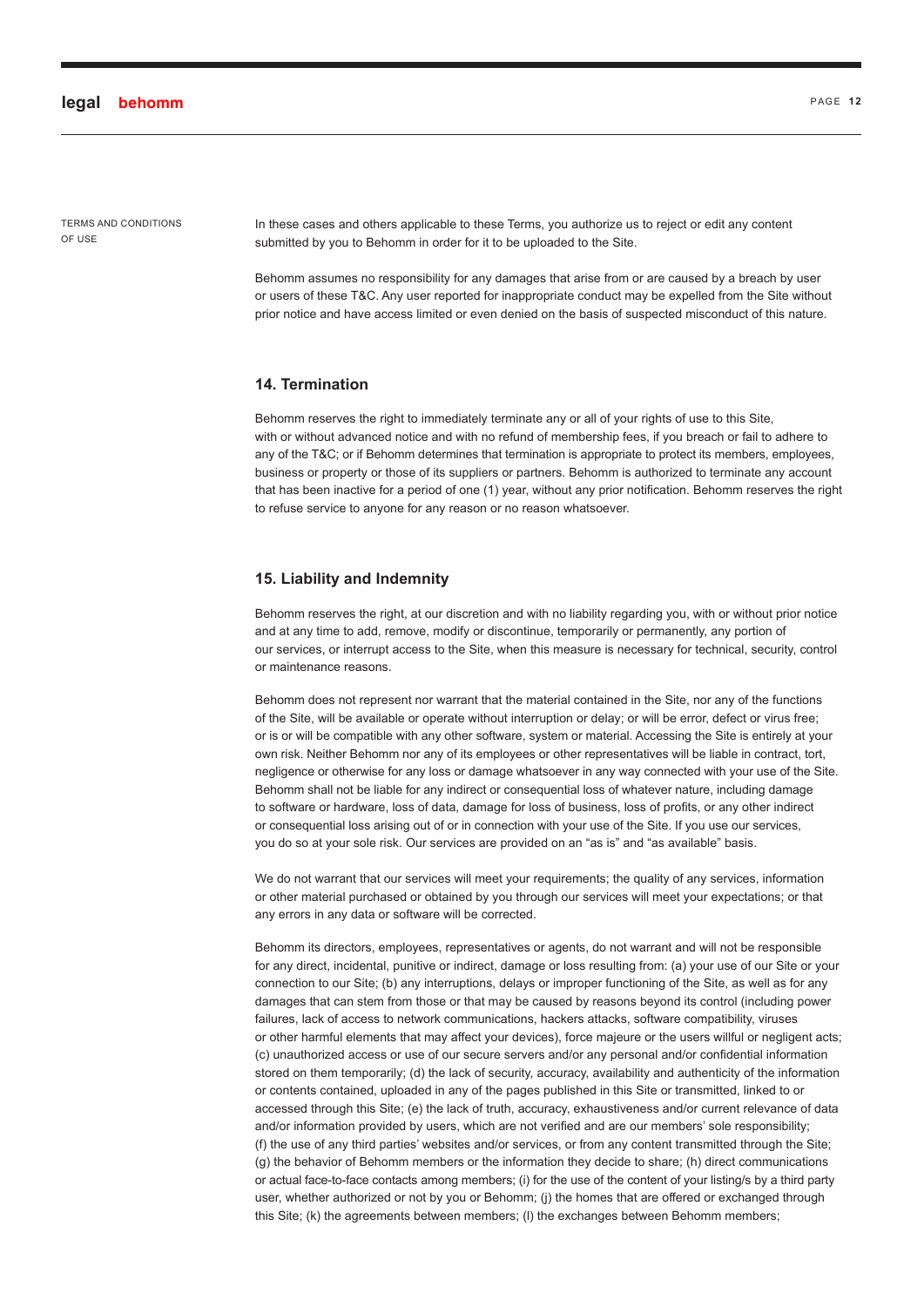TERMS AND CONDITIONS OF USE

(m) damages to members homes (its contents and any other items included in your exchange); (n) the destiny of any object, furniture, piece of art, trophy, award, etc., showed in your listing/s; (o) injury, death, damage or accident incurred during a home exchange to any of the participants (including people and animals); (p) the lack of home exchanges (members inability to arrange a home exchange).

Behomm does not warrant and cannot ensure the security of any information that you transmit to this Site. Behomm cannot be held responsible for unread or undelivered messages: you are responsible to check your messages and to answer them within the Site. No data, information or advice obtained by you from us or through or from our services will create any warranty not expressly stated in these T&C. If you access or transmit any content through the use of our services, you do so at your own discretion and your sole risk. You are solely responsible for any loss or damage arising out of such access, transmission, or interpretation.

Behomm cannot and does not confirm each member's identity. Although Behomm does ask for an ID card and executes an internal process intended to assist with member verification, no verification method is absolute and we therefore do not warrant the results. Behomm is not responsible of the accuracy of the identity, ID data and suitability of members with whom you communicate and exchange using this Site. Further, Behomm does not investigate any user's reputation, conduct, morality, criminal background, or verify any of the information that any member submits to this Site. We encourage you to communicate with additional members of this Site to gather personal reviews and feedback about your potential exchange partners.

Members take sole and full responsibility for any and all exchange agreements with other members reached through the use of this Site. Any disputes arising from the use of this Site must be settled between the parties who directly participated in the exchange. By using this Site, you agree that if you have a dispute with one or more of our members and/or third parties as consequence of the exchange, you release us (and our officers, directors, agents, subsidiaries, joint ventures and employees) from any claims, demands and damages (actual and consequential) of every kind and nature, known and unknown, arising out of or in any way connected with such dispute. At our members' request, Behomm may agree to (but is not obliged to) to mediate in such disputes.

The limitation of liability shall apply to the maximum extent permitted by law in the relevant jurisdiction.

The service is controlled and offered by Behomm from its facilities in Barcelona (Spain, European Union). Behomm cannot ensure that the Site is appropriate or available for use in other jurisdictions; therefore, access from any other jurisdiction is made at your own risk, and you are responsible for compliance with local laws and regulations.

You agree to defend, indemnify, and hold harmless Behomm Community SL, the Site, our officers, directors, agents, subsidiaries, joint ventures and employees against all claims, expenses, liabilities, losses, costs, and damages, including reasonable attorneys fees that you may incur in connection with your use of this Site and the relationship with other members and third parties.

# **16. Severability and Entire Agreement**

Unless otherwise specified herein, these T&C constitute the entire agreement between you and Behomm with respect to your access to and use of this Site. If any provision of these T&C is unlawful, void or unenforceable, then that provision shall be deemed severable from the remaining provisions and shall not affect their validity and enforceability. Behomm's failure to act with respect to a breach by you or others of these T&C does not waive our right to act in respect to subsequent or similar breaches.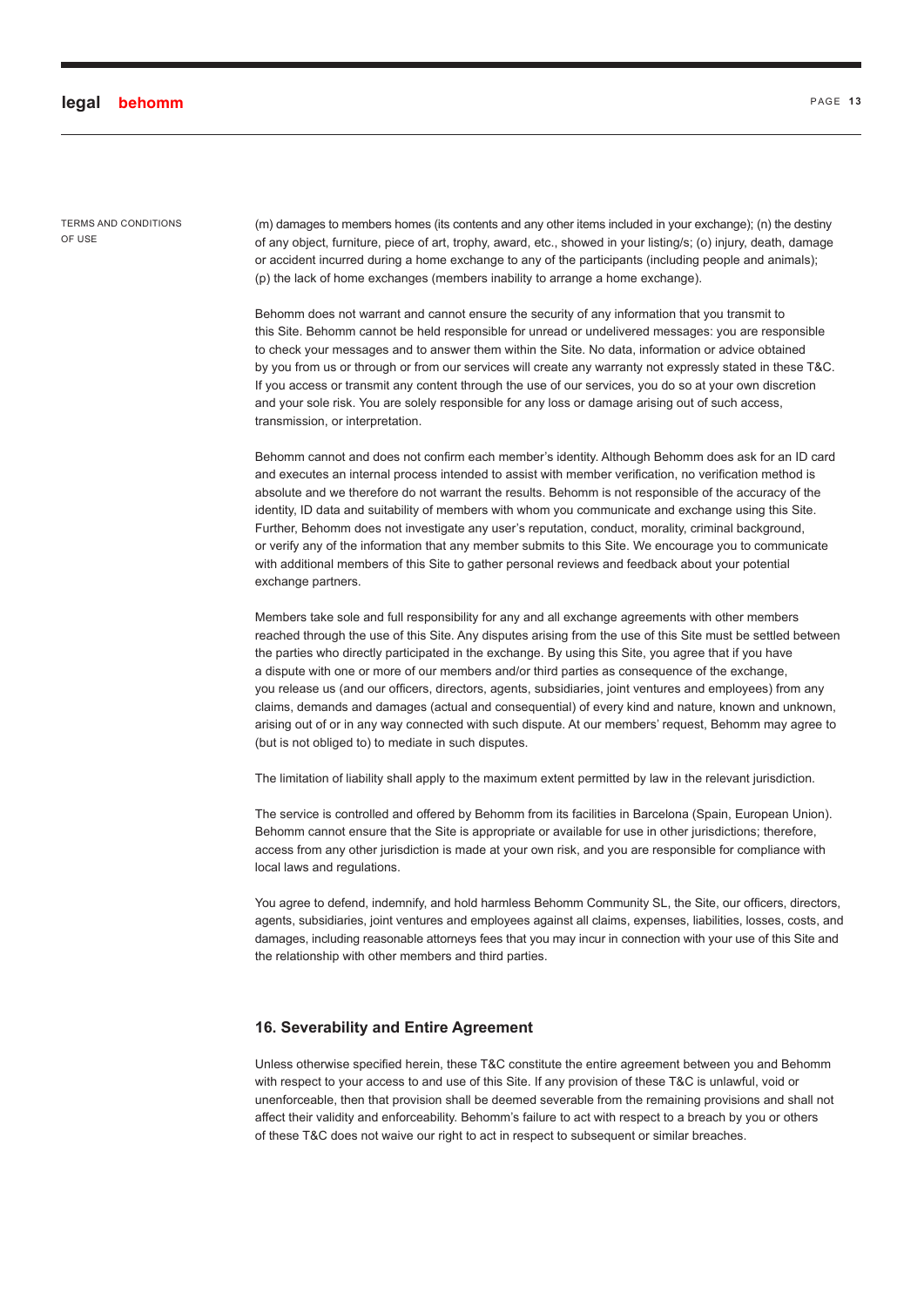#### **17. Choice of Law and Jurisdiction**

This Site and Conditions are subject to the laws of Spain and comply with European regulations.

Except for any questions for which a particular jurisdiction is required by law (such as, for example, consumer regulations), by accessing the Site, you further submit to the jurisdiction and venue in the courts of the city of Barcelona (Spain), for any action you may bring arising under your use of the Site against Behomm.

Besides, in the case of any arising conflict with us, Behomm Community S.L., we inform our users of the existence of the **European online dispute resolution platform** provided by the European Commission, which is available under the following link: http://ec.europa.eu/consumers/odr/.

## **18. Changes to these T&C**

Behomm may amend these T&C at any time by posting the amended T&C on the Site and these modifications will be effective immediately. An updated version of the T&C will always be available for review on our public webpage, with its date of revision. You must periodically check the T&C to keep apprised of any and all modifications made. By continuing to access this Site you agree to continue to be bound by these T&C.

# **19. Contact Us**

If we've made a mistake, if you want to send us your opinion or if you have any question, please contact us at the Company Address provided at the top of this document or via email to: hola [ at ] behomm [ dot ] com.

Enjoy the Behomm Community.

© 2021 Behomm Community SL

- - - - - -

See our Privacy Policy on the next page.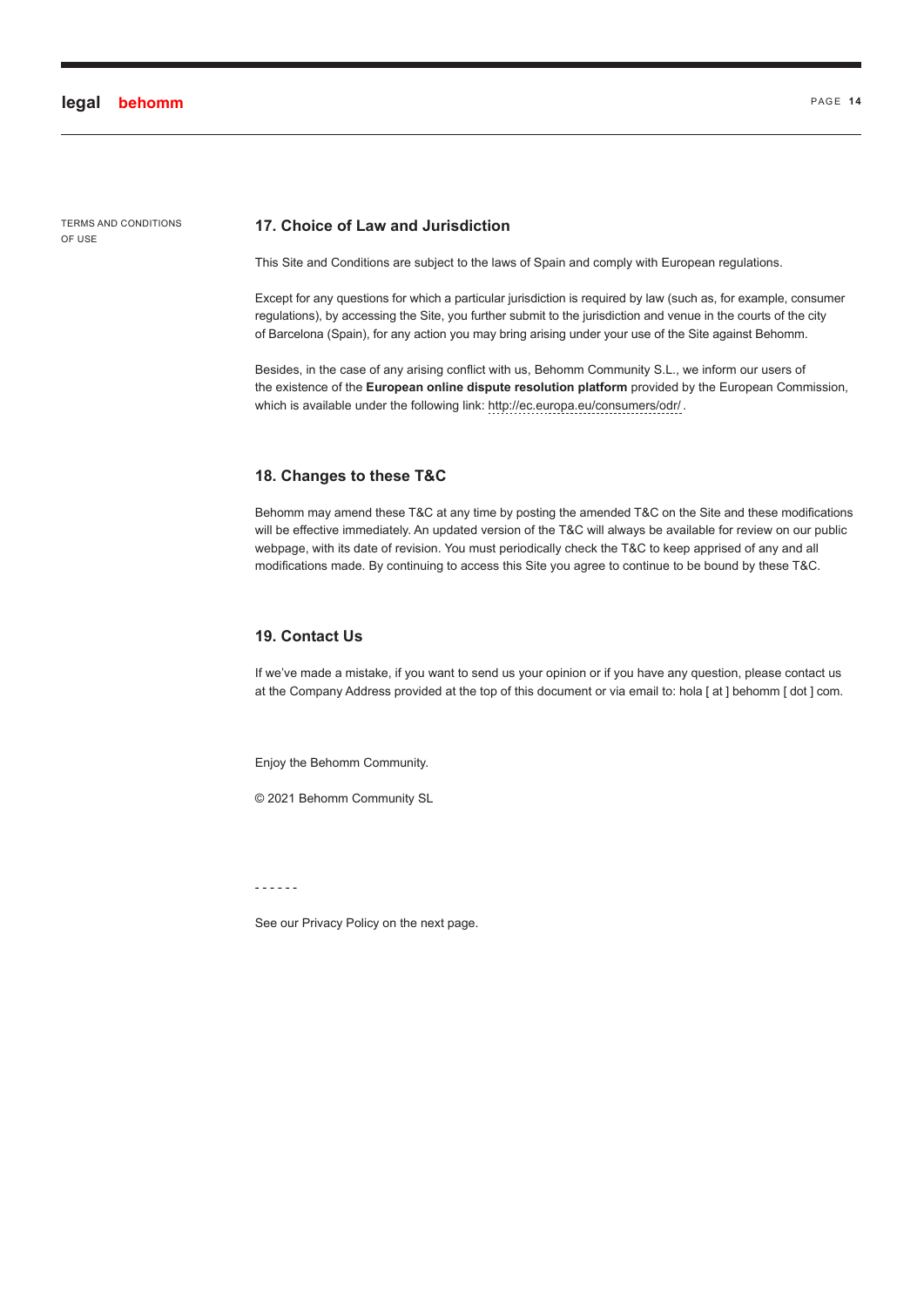# <span id="page-14-0"></span>**PRIVACY POLICY POLICY Privacy Policy**

*This Privacy Policy was last modified on 30 / July / 2019.*

**Welcome to our Privacy Policy.** Behomm's "Privacy Policy" is designed to help you understand how we collect and use the personal information you decide to share or store in our Site, and to help you make informed decisions when using Behomm (defined collectively as "we", "us", "Community" or "Site").

Personal data files are managed through this Site by Behomm Community SL, located at: Marià Cubí nº 188, 08021 Barcelona (Spain), an entity that shall decide on the treatment, purpose, content and use of your personal data according to this Privacy Policy.

Behomm complies with Regulation (EU) 2016/679 of the European Parliament and of the Council of April 27th 2016 ("GDPR") and related regulations and is committed to protecting your privacy.

# **1. Acceptance of Privacy Policy**

By using or accessing Behomm, you ("you" or "user" or "member" or "visitor") are accepting the practices described in this Privacy Policy. For your personal data to be stored in the Behomm data files, your consent is expressly required, except if the processing of your data is required for the fulfillment of an obligation by Behomm (such as managing invitations sent by a member or the Behomm founders). Your acceptance of this Privacy Policy is necessary for the management of the personal data you supply. No personal data shall be stored in Behomm files unless you accept this Privacy Policy, except when collected through an invitation sent by a member or the Behomm founders.

## **2. Collection of Personal Data**

#### CONTACT VIA EMAIL

We collect the personal data that you voluntarily provide us during an inquire for information regarding our services and offerings and during the request of such services. We will only collect the necessary personal data in order to answer you and to comply with your requirements for information as well as to ensure the fulfillment of any obligation by Behomm (such as the member registration process).

#### **MEMBERSHIPS**

We request personal information and ID documents from those interested in becoming a member. We use this data to customize your experience at our Site and facilitate finding other members that match with you for potential home exchanges.

#### SOCIAL NETWORKS

Any data that you provide us or that you decide to share through the social networks in which Behomm has an account, will be processed according to the privacy policies of each social network. We recommend that you read and periodically review their privacy policies before interacting with Behomm through the aforementioned social networks.

#### NEWSLETTER

In case you request to receive our newsletter, your personal information (email) will be used to keep you informed about our services and products. You can always opt out following the link included in each newsletter or in your account settings.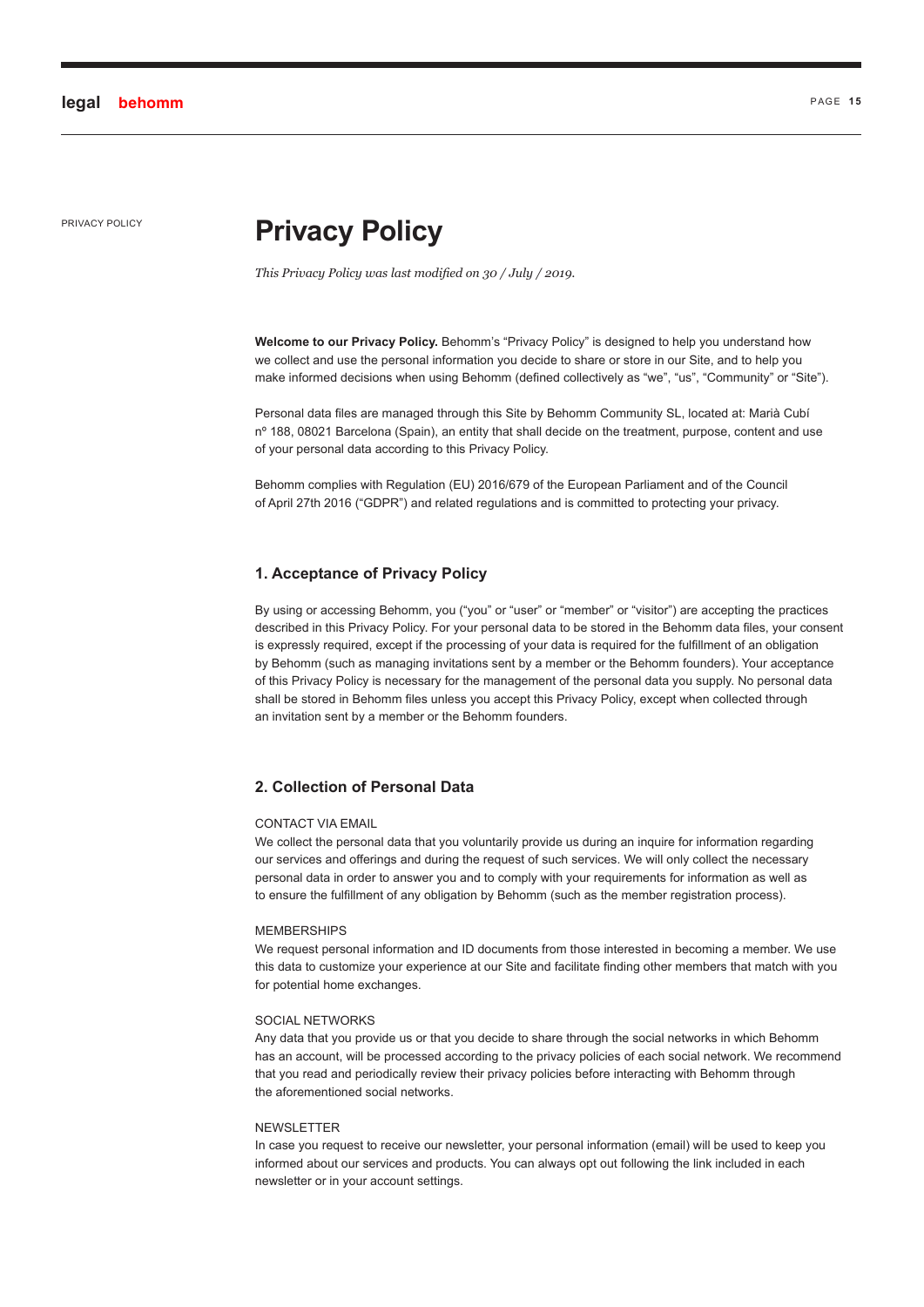PRIVACY POLICY Behomm does not knowingly collect personal information from anyone under the legal age or knowingly allow such persons to register. Should you suspect that data exists that was provided by someone under the legal age, please notify us immediately at the email address: hola [ at ] behomm [ dot ] com.

# **3. Use of Personal Data**

We will only process the following categories of personal information:

- Your identifiable information like first and last name, ID card/passport, email address, home address, telephone.
- Information about your property including pictures that you have decided to upload.
- Your personal interests.
- Information about your family or job.

The personal data collected from you will be stored and kept in secure data files managed by Behomm with the purpose of providing you with the service or information you request and Behomm will employ this data in relation to its regular activities and procedures. Additionally, if you've requested to receive Behomm communications, you agree and consent that Behomm may send you information regarding other products and activities of Behomm related to your interests, pursuant to your requests.

Behomm shall not transfer your personal data to any third parties, other than those to whom you authorize us in order to provide a requested service; therefore you expressly consent, in these cases, that Behomm shall transfer your personal data. Behomm will retain your personal data only for our internal use; we will not sell nor rent it, without your prior and express consent. We will maintain your data in our system in the case of inquiries or to provide a requested service.

Behomm shall not retain member's financial information including bank account numbers. All payments shall be taken care of through qualified third party payment platforms. You submit your financial information to them, not to Behomm.

Behomm will never share, sell nor rent your email address to anyone unless you give us your permission.

Your email address will never be public when you use our Site, not even to members.

Should you decide to give Behomm express consent to use your photos and/or information for promotion of Behomm in the media, your surname, email address, and home address will remain totally private.

#### DATA RETENTION POLICY

The details of potential users who finally decide not to contract any of our services shall be deleted one (1) year after the contact is made and only if she/he has shown no further interest in our services. Where a service is requested, the details shall be processed while the business relationship remains active and, once concluded, for the time required for the fulfillment of Behomm's services and the company's legal liabilities.

#### **4. Invitations**

When a member uses our invitation service for inviting a friend to join Behomm, we ask them for the friend's email address. Behomm will automatically send the friend an email inviting her/him to visit the Site. Behomm stores this information for the purpose of sending this invitation email to allow that person being referred to enter through her/his invitation code. The person being referred may contact Behomm to request the removal of this information from the database at any time.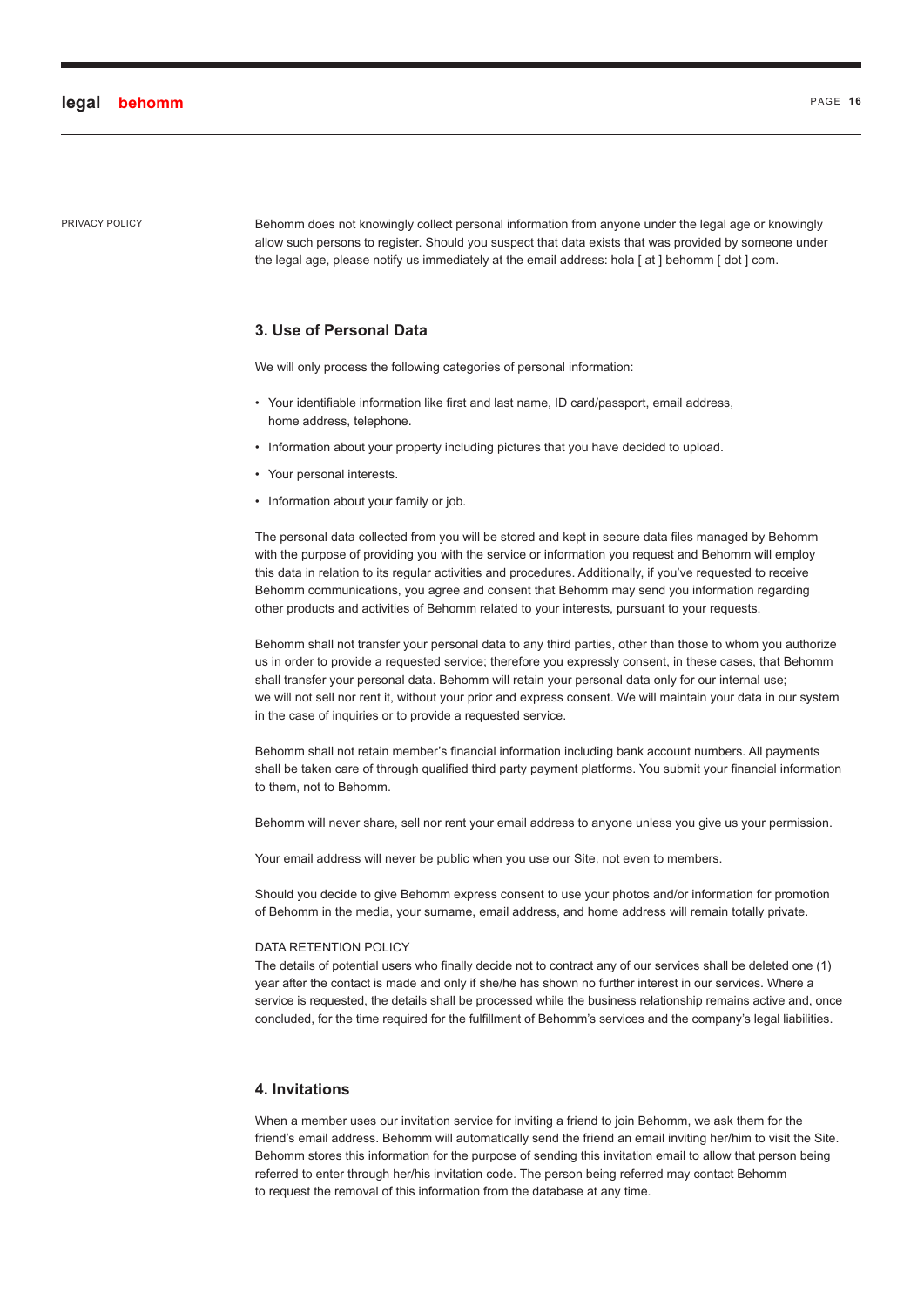# PRIVACY POLICY **5. Computer Tracking and Cookies**

Sections of this Site may use cookies to keep track of your visit, or to deliver content specific to your interests. A "cookie" is a small amount of data transferred to your browser and read by the web server that placed it there. A cookie works as a sort of identification card, recording your preferences and previously entered information. You can set your browser to notify you when you receive a cookie, giving you the chance to accept or reject it.

#### **6. Access and Correction of Your Information**

You will have the opportunity to exercise your rights of access, correction, deletion and opposition of your personal data stored in Behomm data files by any appropriate means guaranteeing sending and reception. You have, as well, the right to be informed of any security incident that may affect your rights. For exercising your rights, you may contact Behomm at hola [ at ] behomm [ dot ] com. Additionally, you can also file a claim for the protection of your rights in front of the Spanish Data Protection Agency.

#### **7. Unsubscribe**

You, as a member, can easily manage your notifications through your account settings and in some cases directly through the electronic communication you receive from Behomm, having the right to opt out at all times. Account status, members messages and payment emails cannot be disabled for as long as you have a Behomm account.

# **8. Links**

This Site may contain hyperlinks to websites that are not operated by us. These hyperlinks are provided for your reference and convenience only and do not imply any endorsement of the activities of such third party websites or any association with their operators. We do not control these websites and are not responsible for their personal data practices. We urge you to review any privacy policy posted on any site you visit before using the site or providing any personal data about yourself.

#### **9. Security**

Behomm works hard to control the security of our Community and has put a variety of security measures in place to protect our members as much as possible.

As a security measure, each invitation code is linked to the email it was sent to. Before becoming a member, we ask for the email address where you received your invitation code. This way Behomm verifies that each visitor really corresponds to the email owner who received that invitation code.

Also as a security measure, only names in coincidence with ID cards/passports are allowed when registering. Nicknames, strange characters or abbreviations are prohibited. Members cannot edit their name through their account. For a misspelling or any error or to report a perceived violation of this Policy, you should contact us at hola [ at ] behomm [ dot ] com.

Behomm has implemented technical measures in order to keep the files containing your personal data secure. In particular, Behomm will make its best effort to carefully protect your personal data from loss, unauthorized disclosure, mistreatment, alteration or unintentional destruction.